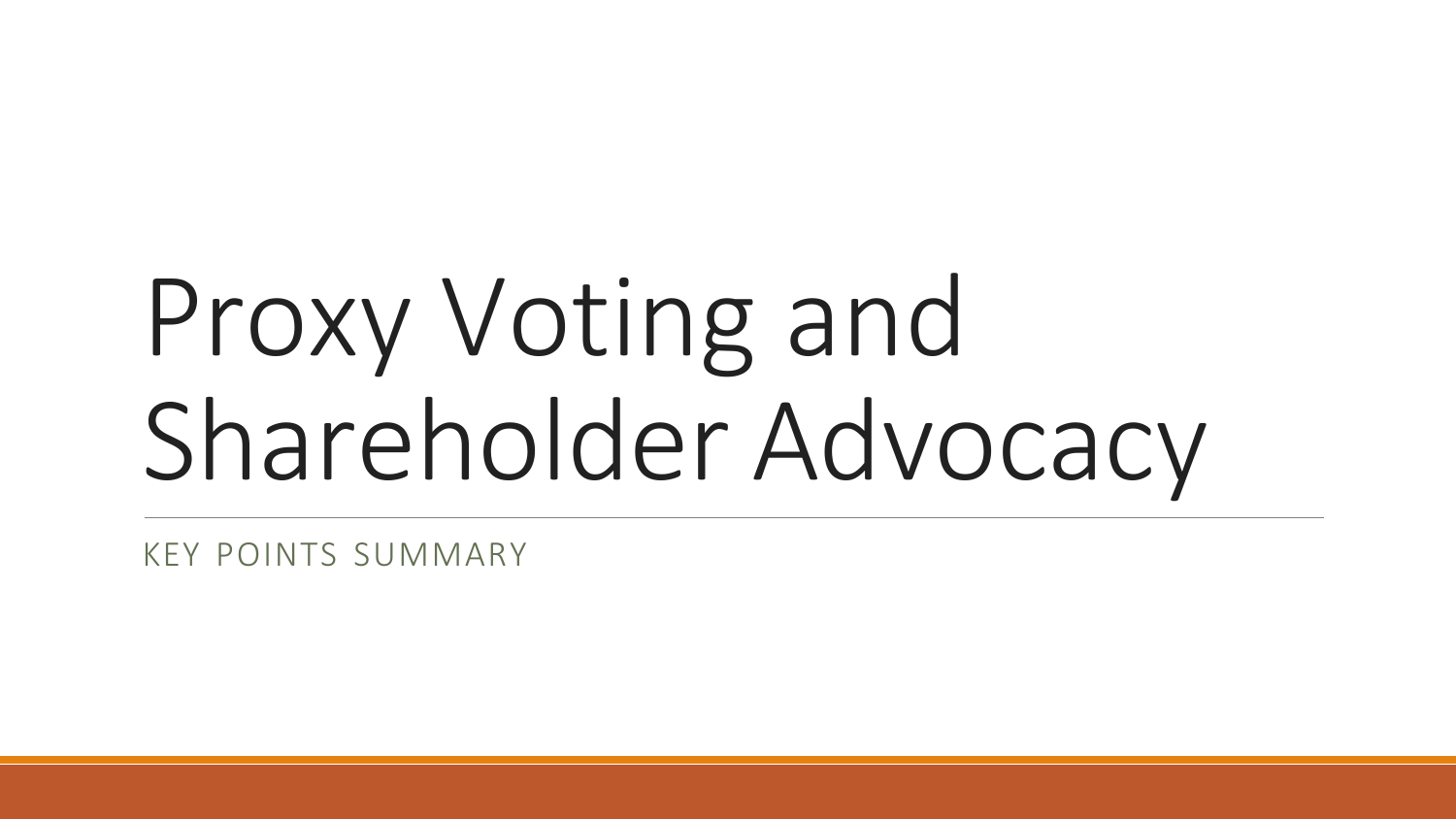### How proxy voting can help achieve mission?

Advocates of proxy voting believe that conscious and active proxy voting sends a message to companies that shareholders are remaining involved and expect honest, responsive management.

The underlying social and environmental issues of many shareholder proposals touch upon facets of institutions' missions and thus voting proxy is another avenue through which institutions can further their goals.

Shareholder resolution has the potential to promote change. There are a number of successful shareholder campaigns in the United States that advocates reference in order to illustrate this point (See Guide to Proxy Voting, Appendix C).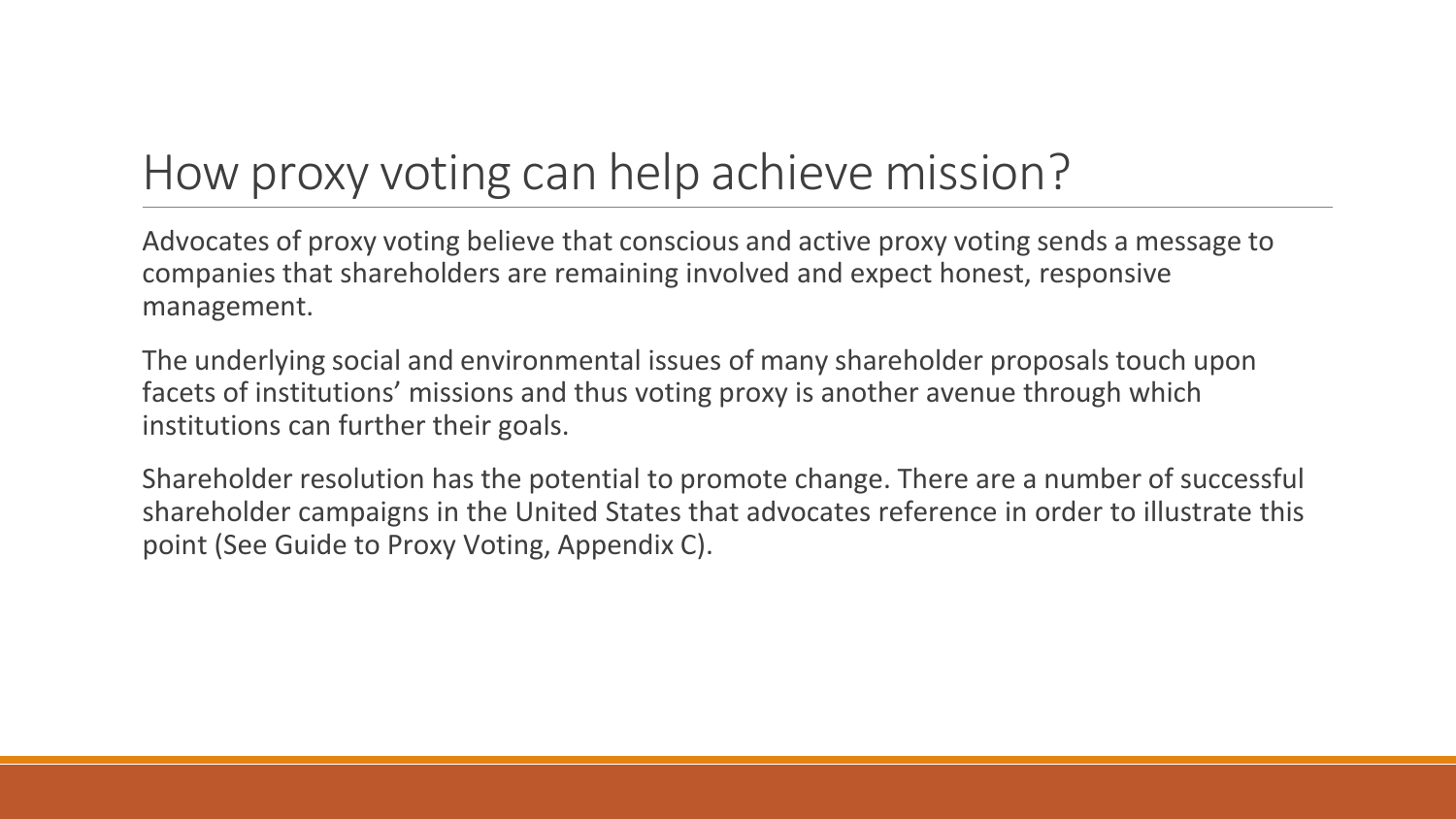### Key Considerations

**Eligibility to cast proxy votes**- In order to vote proxy, institutions must own actual company shares. If they own mutual funds or commingled accounts, they are not allowed to cast proxy votes. One way around this however, is to invest in mutual funds with voting guidelines matching an organization's mission and objectives.

**Developing a proxy voting policy**- Institutions should first ensure that they don't already have an unused proxy voting policy in place. If they do not, they must be clear about their mission with respect to proxies and develop a rationale for their policy. It is important that institutions determine which issues are most important to them. For some institutions this list may be far reaching while for others it may be very narrow. After developing a list, institutions should examine the proxy voting records for the last 4 or 5 years to determine how often the issues have been voted on (See Guide to Proxy Voting, Appendix E). If none of the issues central to an institution's goals have been voted on, it may be worth reconsidering the need to implement a proxy voting policy.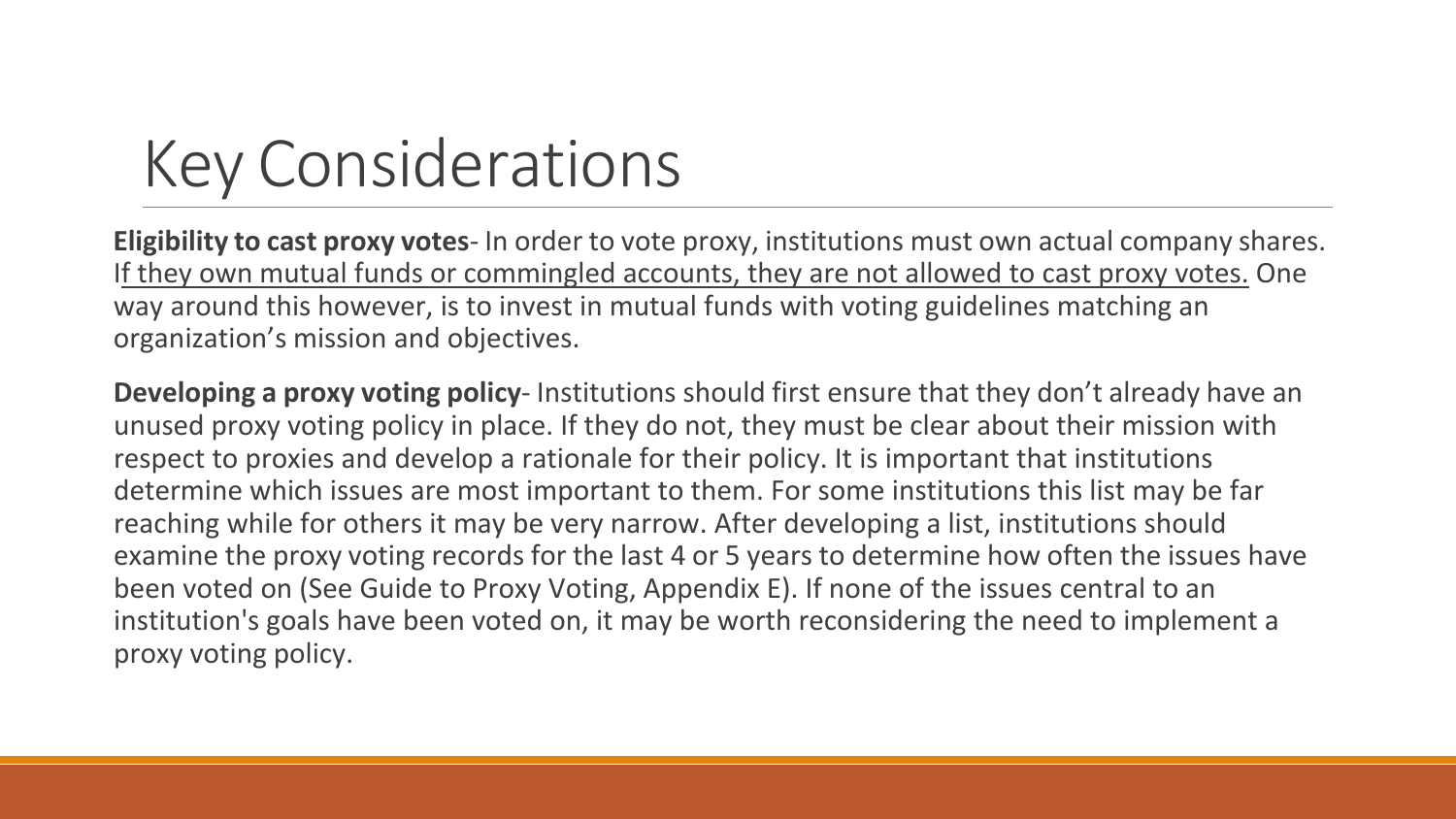## Ways to implement proxy voting

- 1. Hire a proxy voting service
	- Annual fee is typically between \$10,000 and \$25,000 per year
	- Investor Responsibility Research Center (IRRC) and RiskMetrics
	- Group (formerly ISS) are two organizations that perform this service
- 2. Give their broker or money manager their mission and have them vote on all separate accounts per their guidelines
	- A low cost alternative to a proxy-voting service that won't put a strain on internal resources
	- Critical that institutions have a procedure in place with which they can assess the managers' compliance with the policies
	- Important to realize this may require changing managers as many managers will not be willing to take on the additional work
- 3. Develop the ability to vote proxies in-house
	- Institutions will need to appoint a dedicated staff member to review and cast proxy votes on their behalf
	- ADP offers both free and subscription based platforms through which foundations can cast their votes
- 4. Join a shareowner coalition
	- Coalitions meet on a regular basis to discuss best practices in shareholder activism
	- Provides a good avenue to identify companies with issues that are of mutual concern to the coalitions' members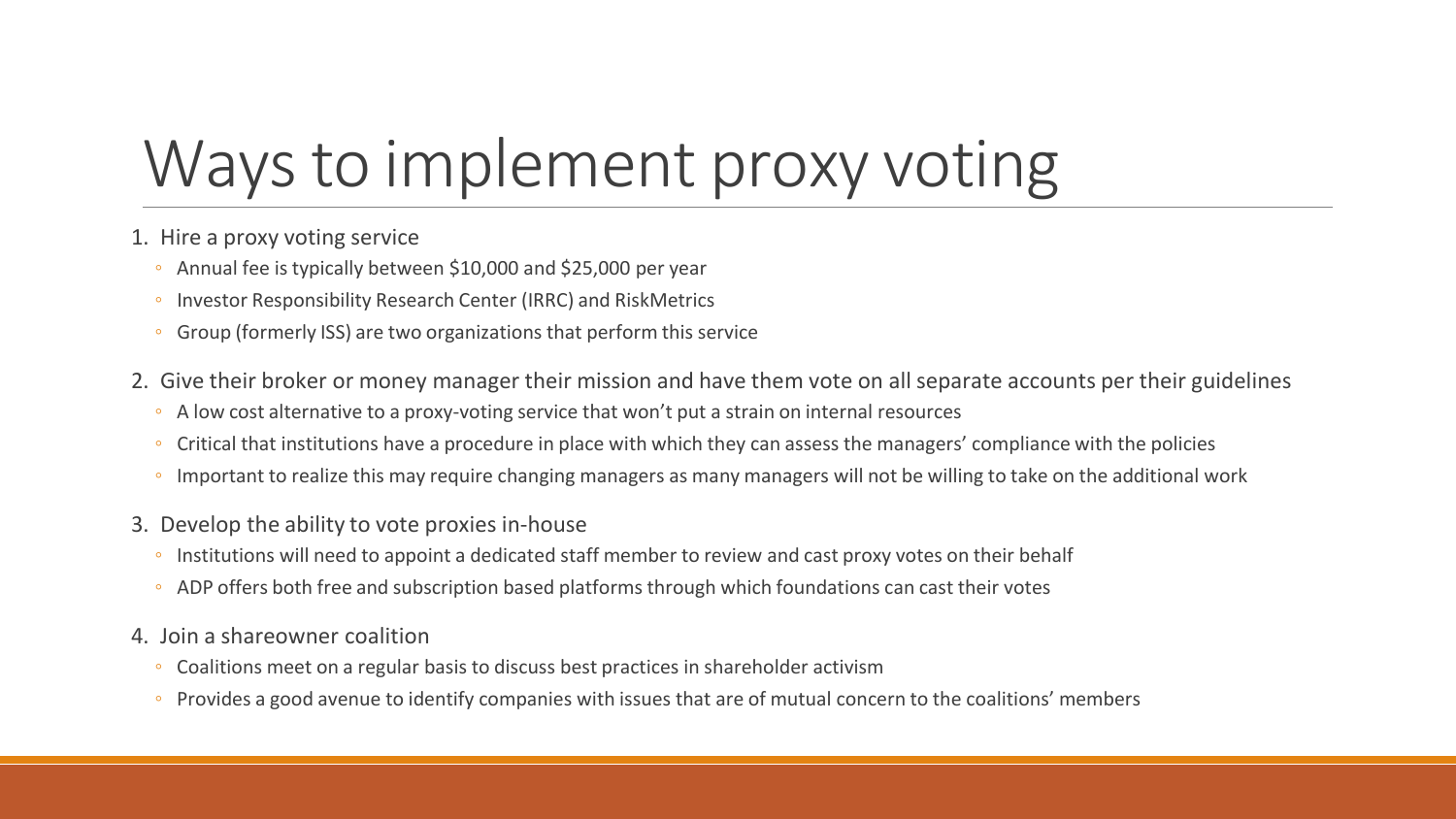## Shareowner Engagement Networks

Council of Institutional Investors

Foundation Partnership for Corporate Responsibility

Interfaith Center on Corporate Responsibility

International Corporate Governance Network

Investor Network on Climate Risk

Jewish Shareholder Engagement Network

Social Investment Forum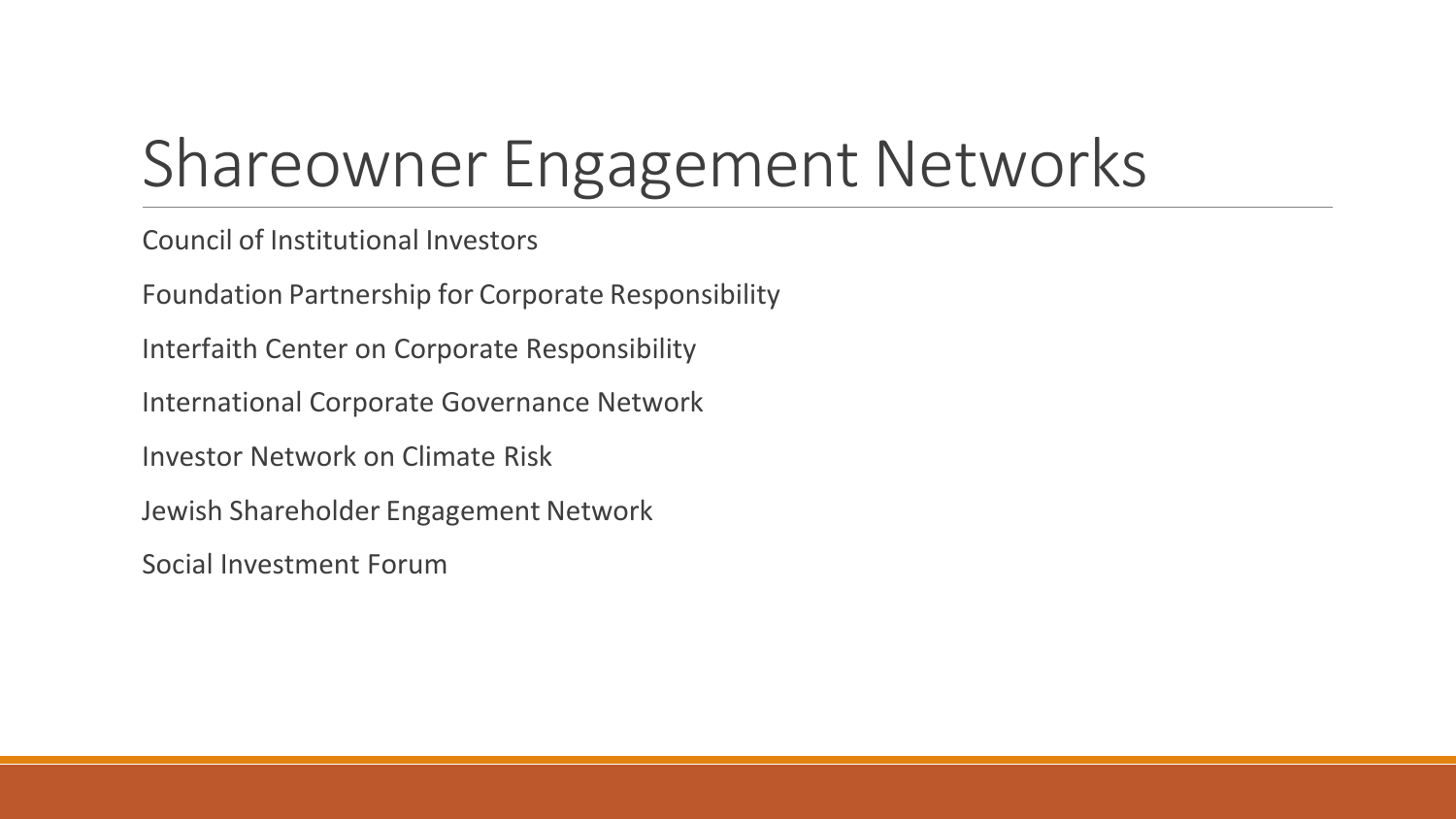### Example of Advocacy Model

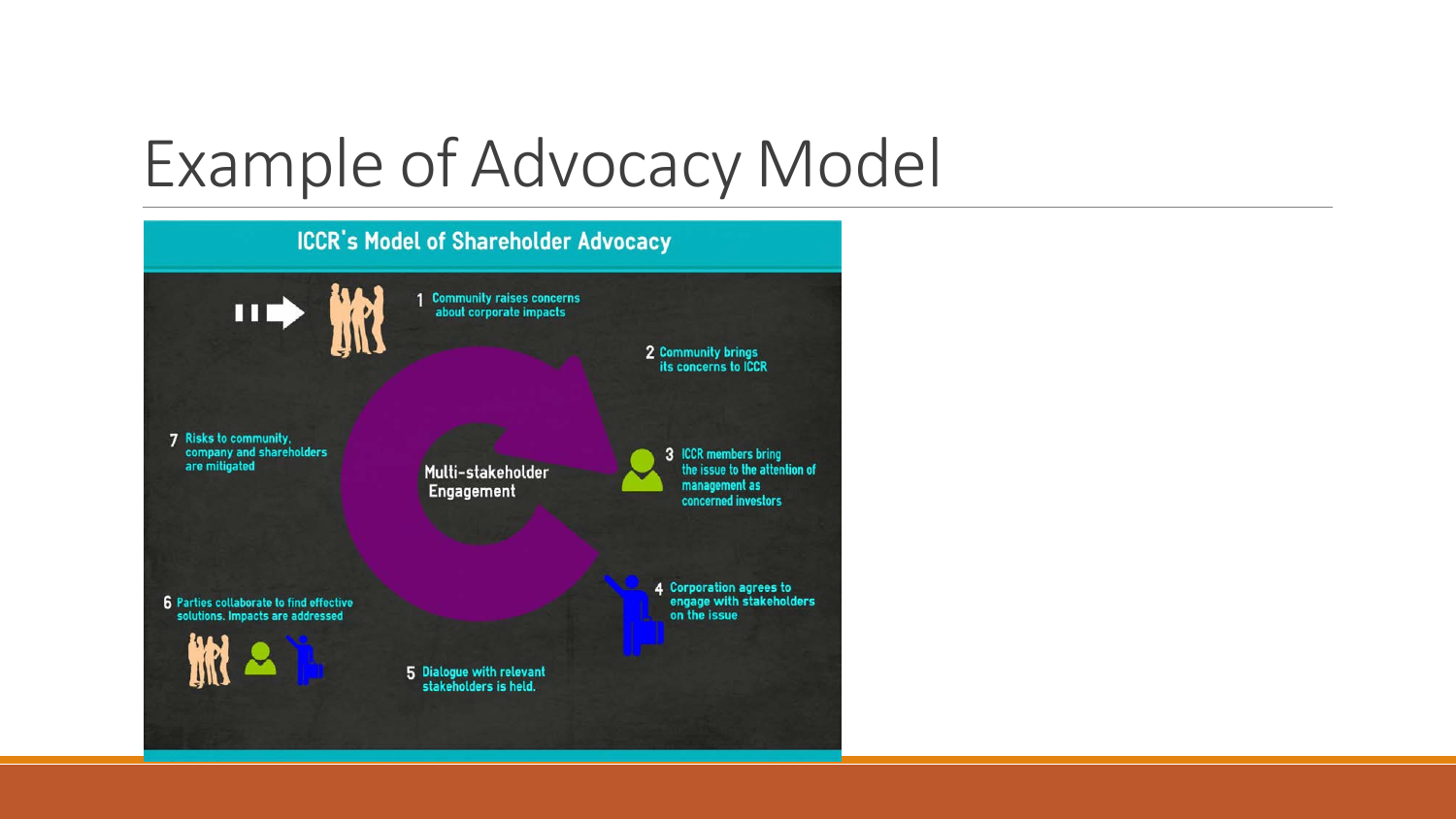### Case Examples

Loyala University of Chicago

◦ In Spring 2007, through the Office of Finance, the Trustees established the Shareholder Advocacy Committee (SAC), to engage with companies – through an approach centered on advocacy - in discussion concerning their practices and policies (i.e., letters of concern, inquiries); to join forces with other like-minded advocacy groups in initiatives to effect positive change; to advise on the voting on the University's shares; and to serve the University as a resource for information on advocacy issues, social responsibility, and corporate governance.

#### Bard College

◦ Bard College engages with the companies in which they invest through letter writing and proxy voting as well as filing shareholder resolutions on social and environmental issues. These decisions are managed by the Bard College Socially Responsible Investment Committee.Bard filed a shareholder resolution on McDonald's pesticide practices, which led to the corporation's formal agreement to survey and promote best practices in pesticide use reduction within its American potato supply chain. Bard continues to engage in dialogue on this issue.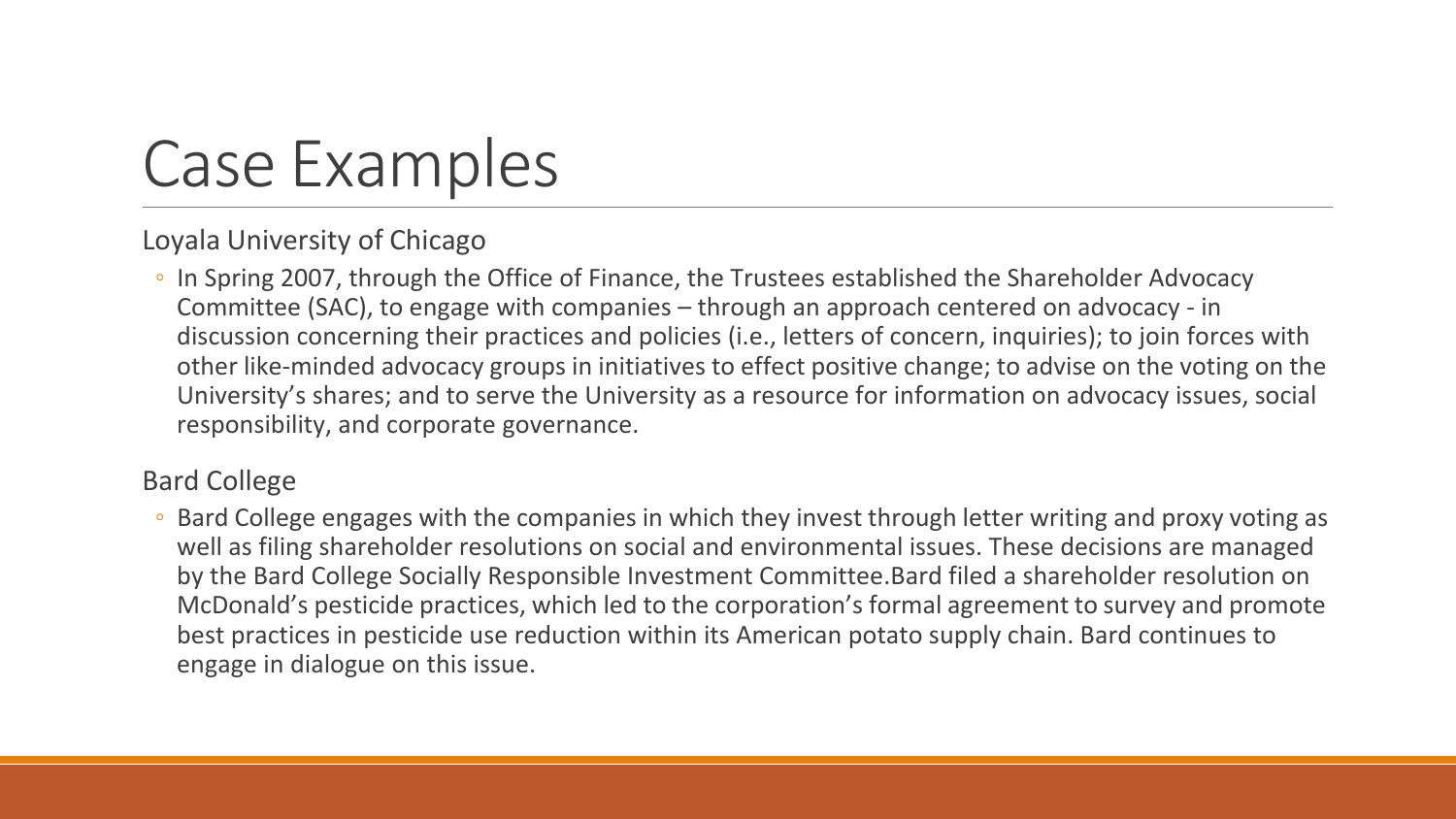## Active Voting Foundations- Examples

The Boston Foundation (\$900 million in assets), has a policy that places a direct link between proxy voting, grant making duty, and fiduciary duty

The Nathan Cummings Foundation (\$560 million in assets) is a leader in the movement for active and conscious proxy voting

The Ford Foundation (\$13.7 billion in assets) has consistently voted its proxies for the last thirty years

The William Bingham Foundation (\$21 million in assets) gives all proxy voting responsibility to the chair of its Investment Ethics Committee

The Vermont Community Foundation (\$160 million in assets) developed its proxy voting policies to help guide its investment managers in its proxy voting.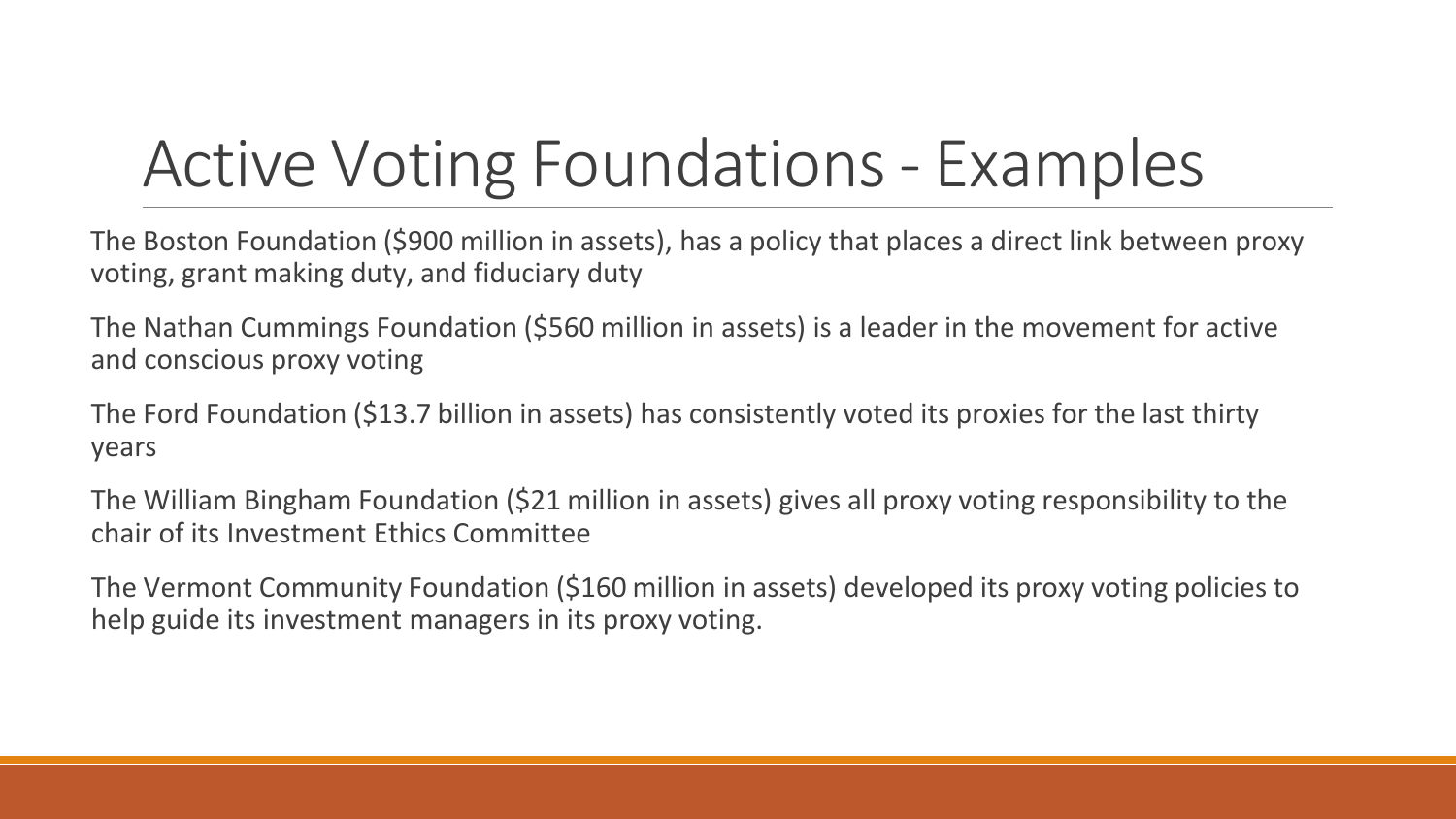#### **An Introduction to Proxy Voting and Shareholder Advocacy**

*Proxy voting has become an issue of increasing interest to institutions due to pressure from proxy voting advocates as well as an internal desire to leverage investments to further an institution's mission.*

#### **What is a proxy statement?**

- The SEC requires shareholders of a company whose securities are registered under Section 12 of the Securities Exchange Act of 1934 receive a proxy statement prior to a shareholder meeting.
- Companies use a proxy statement to provide shareholders with details regarding the company's structure, board composition, share ownership, and executive compensation.
- Proxy statements include a list of issues that will be voted on at a company's annual meeting.

#### **What are shareholder resolutions?**

- Shareholder resolutions are proposals submitted by stockholders for a vote at the company's annual meeting.
- Shareholder resolutions are an avenue by which shareholders have the potential to influence a company's operations, corporate governance, and social responsibility.
- Most corporations give shareholders a great deal of power including the right to elect board members and vote on certain compensation issues.

#### **What is the process for shareholder resolution and proxy voting?**

- When dialogue with management is not successful, investors may opt to file a shareholder resolution either with other concerned investors or individually.
- Each shareholder may not submit more than one proposal to a company for each shareholder meeting.
- Three outcomes typically follow a shareholder resolution filing:
	- 1. The filing party and company management determine an agreeable plan of action and the resolution is withdrawn.
	- 2. Management believes the proposal does not meet the requirements of SEC Rule 14a-8 and submits a request to the SEC, which may or may not be granted, to exclude the proposal from their proxy materials.
	- 3. The complete shareholder resolution is put on the proxy ballot and voted on by all eligible shareholders at the company's annual shareholder meeting.
- Rule 14a-8 generally requires companies to include resolutions unless the shareholder has not complied with the rule's procedural requirements or the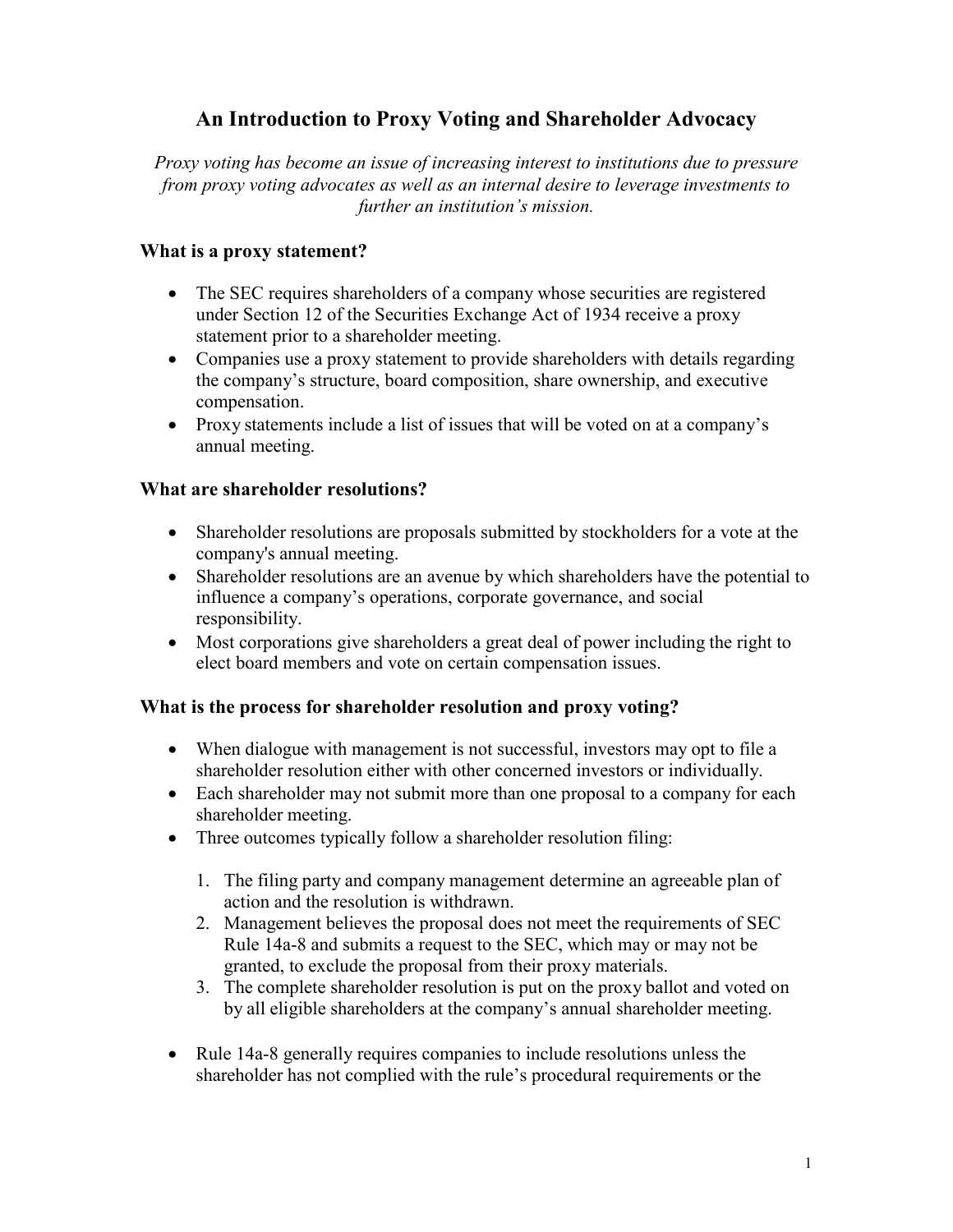proposal meets one of the 13 bases for exclusion, which can be found in Appendix A.

- Investors with common shares generally receive one vote per share unless they own shares with additional voting provisions.
- Proxy voting allows shareholders to vote when they can't attend a shareholder meeting.

#### **Can proxy voting help an institution meet its mission?**

- Advocates of proxy voting believe that conscious and active proxy voting sends a message to companies that shareholders are remaining involved and expect honest, responsive management.
- The underlying social and environmental issues of many shareholder proposals touch upon facets of institutions' missions and thus voting proxy is another avenue through which institutions can further their goals.
- Shareholder resolution has the potential to promote change. There are a number of successful shareholder campaigns in the United States that advocates reference in order to illustrate this point. Examples are provided in Appendix C.

#### **Current issues with proxy voting**

- One important facet to consider is that most proxy proposals are non-binding. This means that even a majority vote does not require management to act.
- The impact of proxy voting may increase in the near future due to a proposal by the SEC which would allow shareholders increased access to a company's proxy ballot to nominate outside directors.
- In 2003, the SEC began requiring mutual funds and money managers to disclose their proxy voting policies as well as how they vote on all proxy issues. This mandated disclosure could lead managers and funds to support more shareholder proposals in order to show a degree of independence from management.
- According to the Risk Metrics group, an organization that has been tracking shareholder proposals for more than 30 years, 683 shareholder proposals went to vote during the 2007 proxy voting season. Of these, 384 were defined as social policy issues by the Risk Metrics Group, up from 367 in 2006.

#### **Advocates versus Institutions**

- Proxy advocates believe that in comparison to other major investors over the past decade, institutions have been very silent shareholders. Specifically,  $62\%$  of foundations delegate voting to investment managers.
- One worry of proxy voting advocates is that reluctance on behalf of shareholders to monitor corporate governance will lead to a culture in which accounting and management abuses will thrive.

<sup>&</sup>lt;sup>1</sup> Rockefeller Philanthropy Advisors and As You Sow Foundation. "Unlocking the Power of the Proxy"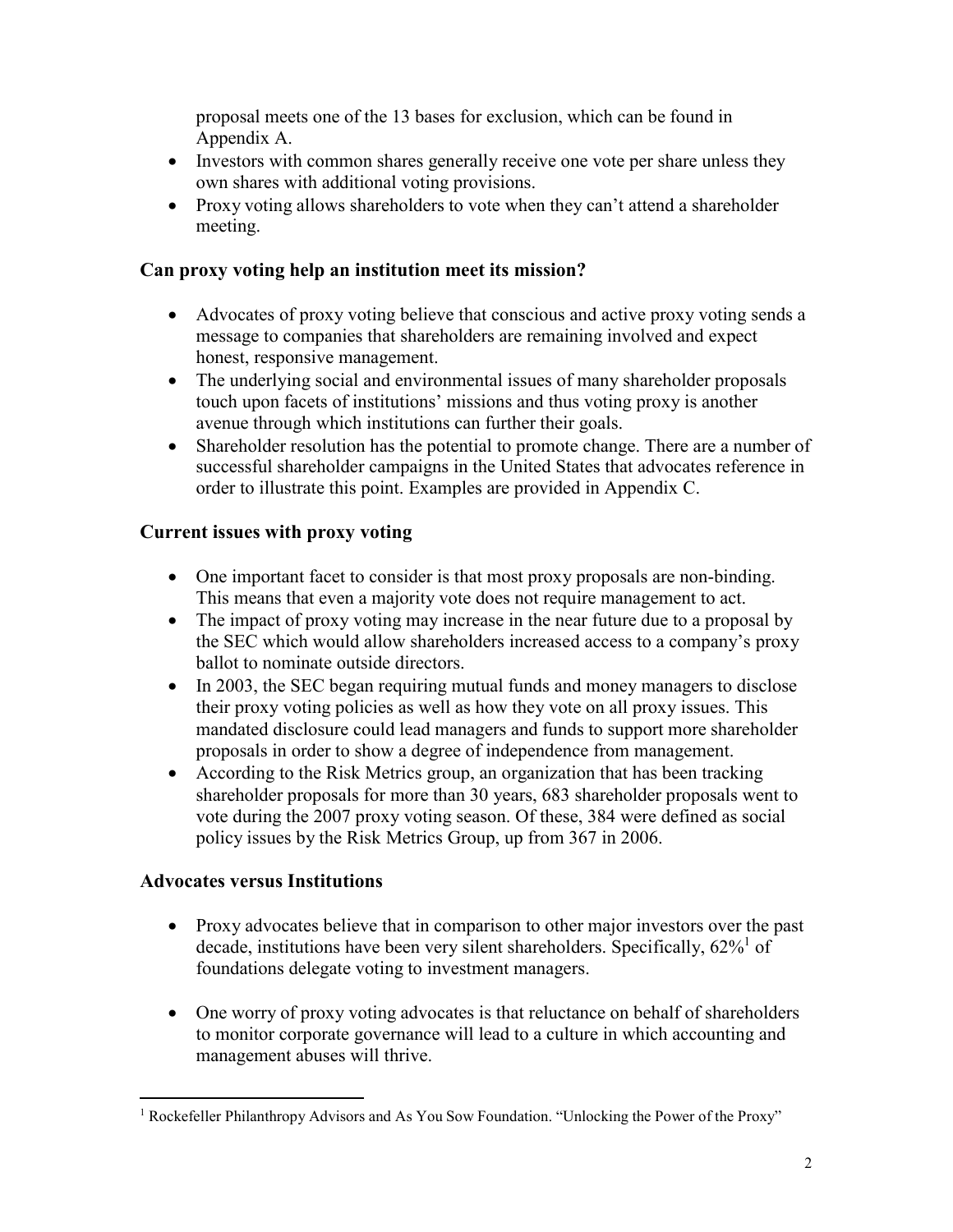• The primary reason institutions are reluctant to become involved with proxy voting is the strain it would put on their resources, specifically staff members' time.

#### **A sampling of foundations that practice active proxy voting2**

- *The Boston Foundation* (\$900 million in assets), has a policy that places a direct link between proxy voting, grant making duty, and fiduciary duty
- *The Nathan Cummings Foundation* (\$560 million in assets) is a leader in the movement for active and conscious proxy voting
- *The Ford Foundation* (\$13.7 billion in assets) has consistently voted its proxies for the last thirty years
- *The William Bingham Foundation* (\$21 million in assets) gives all proxy voting responsibility to the chair of its Investment Ethics Committee
- *The Vermont Community Foundation* (\$160 million in assets) developed its proxy voting policies to help guide its investment managers in its proxy voting.

#### **Items of consideration with regards to instituting proxy voting**

- *Eligibility to cast proxy votes* In order to vote proxy, institutions must own actual company shares. If they own mutual funds or commingled accounts, they are not allowed to cast proxy votes. One way around this however, is to invest in mutual funds with voting guidelines matching an organization's mission and objectives. Appendix D provides a chart comparing the CSR voting records of mainstream and selected SRI funds. Additionally, the Social Investment Forum (see "Resources for further information")links to the proxy voting policies and records of a variety of SRI funds.
- *Developing a proxy voting policy* Institutions should first ensure that they don't already have an unused proxy voting policy in place. If they do not, they must be clear about their mission with respect to proxies and develop a rationale for their policy. It is important that institutions determine which issues are most important to them. For some institutions this list may be far reaching while for others it may be very narrow. After developing a list, institutions should examine the proxy voting records for the last 4 or 5 years (See Appendix E for records from 2006  $\&$ 2007) to determine how often the issues have been voted on. If none of the issues central to an institution's goals have been voted on, it may be worth reconsidering the need to implement a proxy voting policy. There are a wide variety of publicly available existing policies that can assist institutions in the development of their policy, including the following:

<sup>2</sup> Assets as of December 31, 2007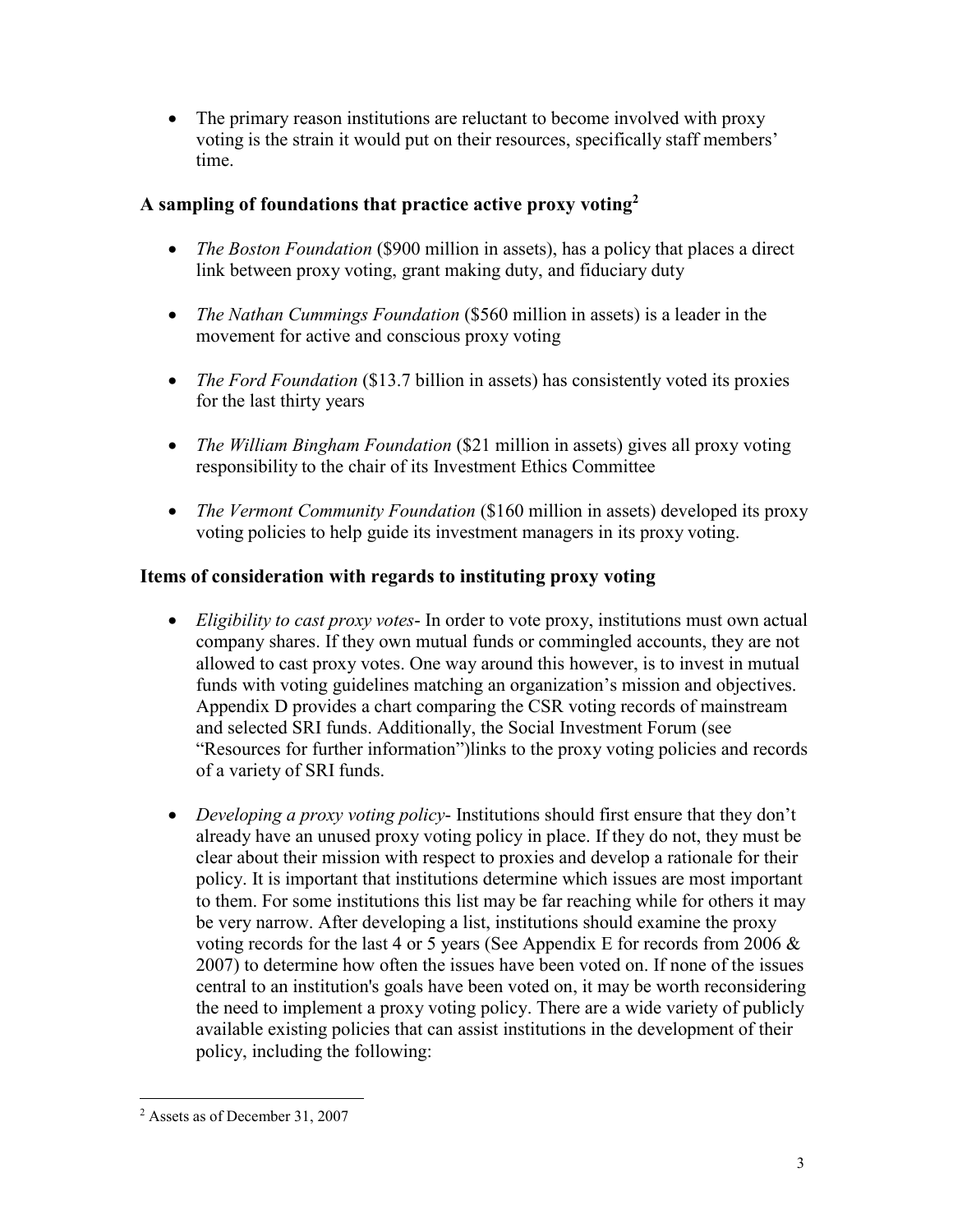- *http://www.bostonfoundation.org/uploadedFiles/ProxyVoteGuidelines2003.pdf*
- *[http://www.shefafund.org](http://www.shefafund.org/)*
- *http://www.noyes.org/2000ar/investmentpol.htm*
- *[http://www.nathancummings.org](http://www.nathancummings.org/)*

#### **Required internal resources**

- Institutions must have someone within their organization who is willing and able to guide the proxy voting process.
- Large institutions likely have someone assigned to proxy voting; medium and small institutions are less apt to have personnel specifically dedicated to this cause.
- Given the internal resources available, organizations should determine how much proxy voting is practical. Do they want to vote on every single proxy or only on proxies central to their mission?

#### **Implementing proxy voting**

- There are four ways an institution can implement proxy voting:
	- 1. Hire a proxy voting service
		- Annual fee is typically between \$10,000 and \$25,000 per year
		- Investor Responsibility Research Center (IRRC) and RiskMetrics Group (formerly ISS) are two organizations that perform this service
	- 2. Give their broker or money manager their mission and have them vote on all separate accounts per their guidelines
		- A low cost alternative to a proxy-voting service that wont put a strain on internal resources
		- Critical that institutions have a procedure in place with which they can assess the managers' compliance with the policies
		- Important to realize this may require changing managers as many managers will not be willing to take on the additional work
	- 3. Develop the ability to vote proxies in-house
		- Institutions will need to appoint a dedicated staff member to review and cast proxy votes on their behalf
		- ADP offers both free and subscription based platforms through which foundations can cast their votes
	- 4. Join a shareowner coalition
		- Coalitions meet on a regular basis to discuss best practices in shareholder activism
		- Provides a good avenue to identify companies with issues that are of mutual concern to the coalitions' members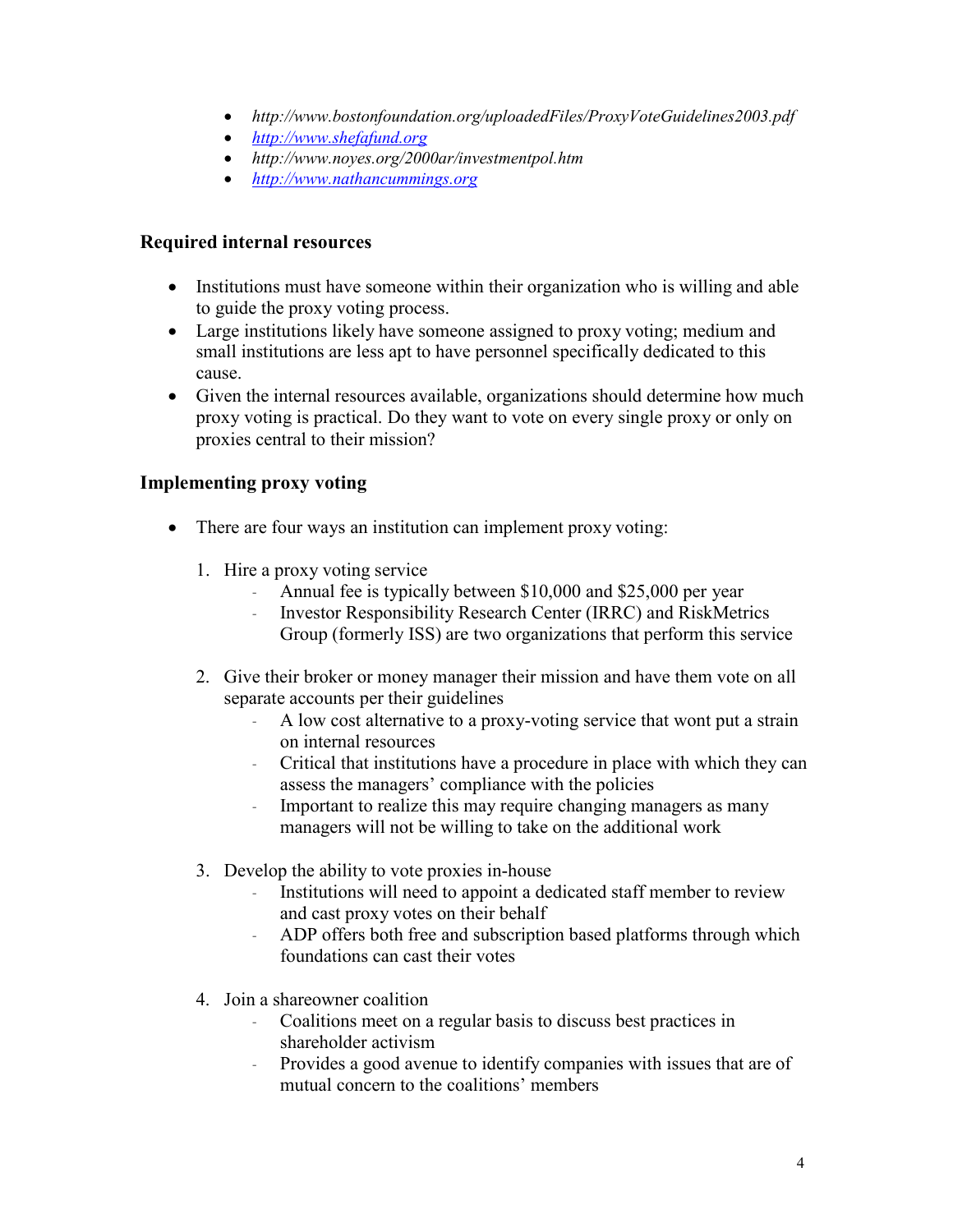- Shareowner engagement networks<sup>3</sup>:
	- 1. Council of Institutional Investors
	- 2. Foundation Partnership for Corporate Responsibility
	- 3. Interfaith Center on Corporate Responsibility
	- 4. International Corporate Governance Network
	- 5. Investor Network on Climate Risk
	- 6. Jewish Shareholder Engagement Network
	- 7. Social Investment Forum

#### **Resources for further information**

- ProxyDemocracy provides a wide array of tools to help investors engage in active proxy voting. Three Foundations created this website to offer a wealth of free proxy voting resources. *http://www.proxydemocracy.org*
- As You Sow is a non-profit that specializes in shareholder advocacy and features selected proxy-related information on its website. *[http://www.asyousow.org](http://www.asyousow.org/)*
- Foundation Partnership for Corporate Responsibility is a group of foundations that provides resources to other foundations that aim to become more active shareholders on social and environmental issues. *[http://www.foundationpartnership.org](http://www.foundationpartnership.org/)*
- Friends of the Earth's Green Investment Program offers a comprehensive guide to shareholder activism that includes the basics on filing and proposal writing. *[http://www.foe.org](http://www.foe.org/)*
- Glass Lewis is an independent investment research and proxy advisory firm that offers proxy voting solutions and proxy research. *[http://www.glasslewis.com](http://www.glasslewis.com/)*
- Social Funds provides resources on screened investing, shareholder advocacy, and community investing. The website has a database of shareholder proposals, shareholder news, and information on mission related investment activities. *[http://www.socialfunds.com](http://www.socialfunds.com/)*
- Investor Responsibility Research Center (IRRC) offers comprehensive proxy voting services *[http://www.irrc.org](http://www.irrc.org/)*
- RiskMetrics Group (formerly ISS Institutional Shareholder Services) offers comprehensive proxy voting services *[http://www.riskmetrics.com](http://www.riskmetrics.com/)*

<sup>&</sup>lt;sup>3</sup> Social Investment Forum Foundation. "The Mission in the Marketplace."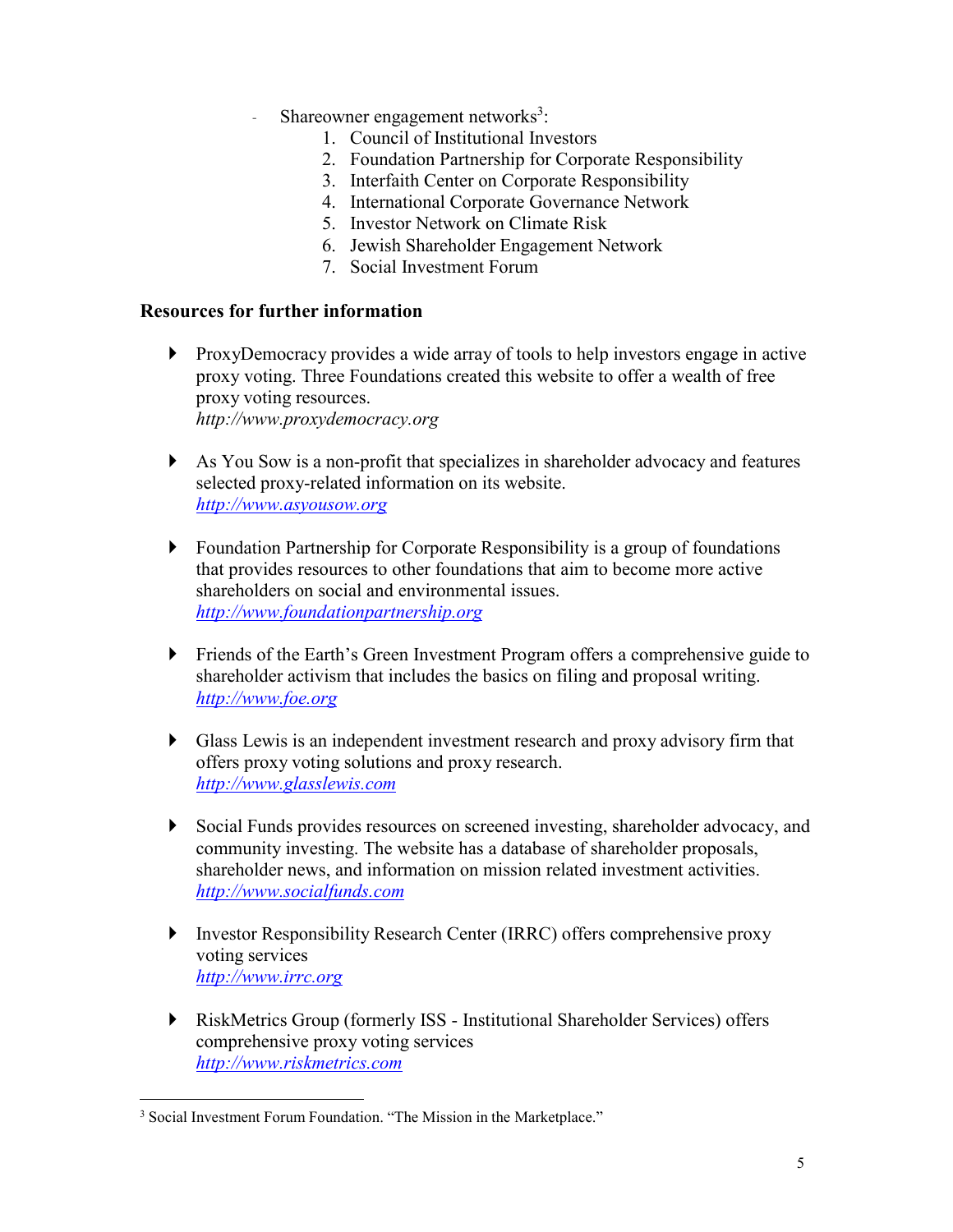| Substantive<br><b>Basis</b> | <b>Description</b>                                                                                                                                                                                                                                                                                                                                                               |
|-----------------------------|----------------------------------------------------------------------------------------------------------------------------------------------------------------------------------------------------------------------------------------------------------------------------------------------------------------------------------------------------------------------------------|
| Rule $14a-8(i)(1)$          | The proposal is not a proper subject for action by shareholders under the laws of the<br>jurisdiction of the company's organization.                                                                                                                                                                                                                                             |
| Rule $14a-8(i)(2)$          | The proposal would, if implemented, cause the company to violate any state, federal<br>or foreign law to which it is subject.                                                                                                                                                                                                                                                    |
| Rule $14a-8(i)(3)$          | The proposal or supporting statement is contrary to any of the Commission's proxy<br>rules, including rule 14a-9, which prohibits materially false or misleading statements<br>in proxy soliciting materials.                                                                                                                                                                    |
| Rule $14a-8(i)(4)$          | The proposal relates to the redress of a personal claim or grievance against the<br>company or any other person, or is designed to result in a benefit to the shareholder, or<br>to further a personal interest, which is not shared by the other shareholders at large.                                                                                                         |
| Rule $14a-8(i)(5)$          | The proposal relates to operations that account for less than 5% of the company's total<br>assets at the end of its most recent fiscal year, and for less than 5% of its net earnings<br>and gross sales for its most recent fiscal year, and is not otherwise significantly related<br>to the company's business.                                                               |
| Rule $14a-8(i)(6)$          | The company would lack the power or authority to implement the proposal.                                                                                                                                                                                                                                                                                                         |
| Rule $14a-8(i)(7)$          | The proposal deals with a matter relating to the company's ordinary business<br>operations.                                                                                                                                                                                                                                                                                      |
| Rule $14a-8(i)(8)$          | The proposal relates to an election for membership on the company's board of<br>directors or analogous governing body.                                                                                                                                                                                                                                                           |
| Rule $14a-8(i)(9)$          | The proposal directly conflicts with one of the company's own proposals to be<br>submitted to shareholders at the same meeting.                                                                                                                                                                                                                                                  |
| Rule $14a-8(i)(10)$         | The company has already substantially implemented the proposal.                                                                                                                                                                                                                                                                                                                  |
| Rule $14a-8(i)(11)$         | The proposal substantially duplicates another proposal previously submitted to the<br>company by another shareholder that will be included in the company's proxy<br>materials for the same meeting.                                                                                                                                                                             |
| Rule 14a-8(i)(12)           | The proposal deals with substantially the same subject matter as another proposal or<br>proposals that previously has or have been included in the company's proxy materials<br>within a specified time frame and did not receive a specified percentage of the vote.<br>Please refer to questions and answers F.2, F.3 and F.4 for more complete descriptions<br>of this basis. |
| Rule 14a-8(i)(13)           | The proposal relates to specific amounts of cash or stock dividends.                                                                                                                                                                                                                                                                                                             |

**Appendix A- SEC Regulations for Shareholder Resolution**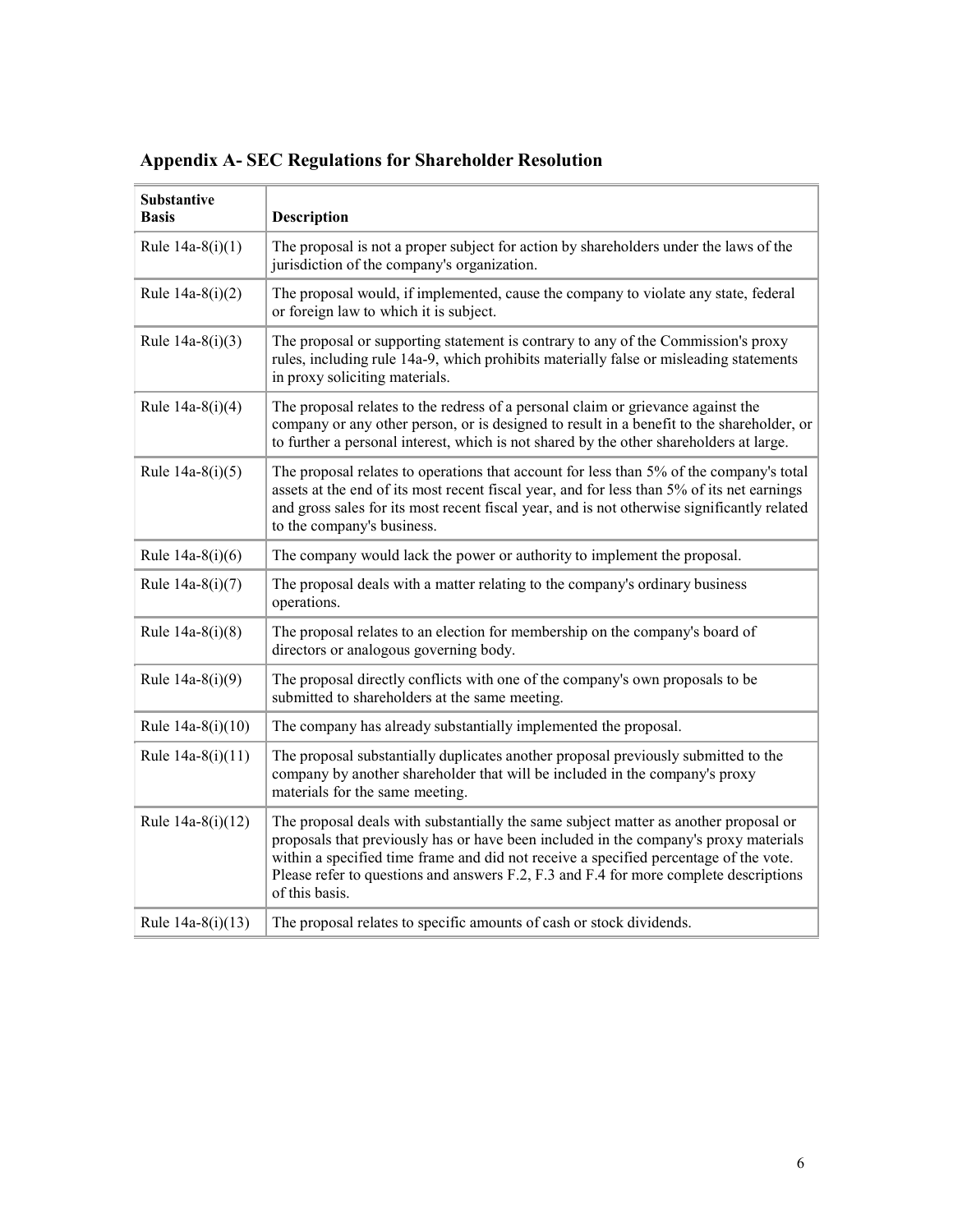#### **Appendix B- Boston Foundation Case Study4**

The Boston Foundation is one of the nation's oldest and largest community foundations with an endowment of \$675 million. Like many other organizations, the Foundation began to engage in socially responsible investing in the mid 1980s when it divested itself of companies with ties to South Africa and, later, tobacco. In 1998, the chairman of the Foundation's investment committee began to examine new ways to promote the Foundation's mission. As a result, members of the Foundation drafted a letter proposing a vision for socially conscious proxy voting. Several of the board members were opposed to the idea of adopting an explicit policy, believing that if the Foundation voted against management they would lose money.

The discussions carried on into 1999 when the board decided a policy that clearly defined and supported the Boston Foundation's values would be more effective than debating individual issues. The policy identified four key areas in which the Foundation would actively vote its proxy; corporate governance, the environment, community well-being and citizenship, and diversity and equity. The breadth of this policy will require a review of hundreds of proxy requests each year. In order to minimize this workload, the Foundation has contracted with ISS to track the proxy requests it receives from the 1,400 companies in which it owns stock. In 2007 alone, the Boston Foundation voted its proxy more than 500 times.

<sup>4</sup> Bianchi, Alessandra. "The Other 95 Percent; how a community foundation uses proxy voting to advance its mission." *Stanford Social Innovation Review*. Winter 2005.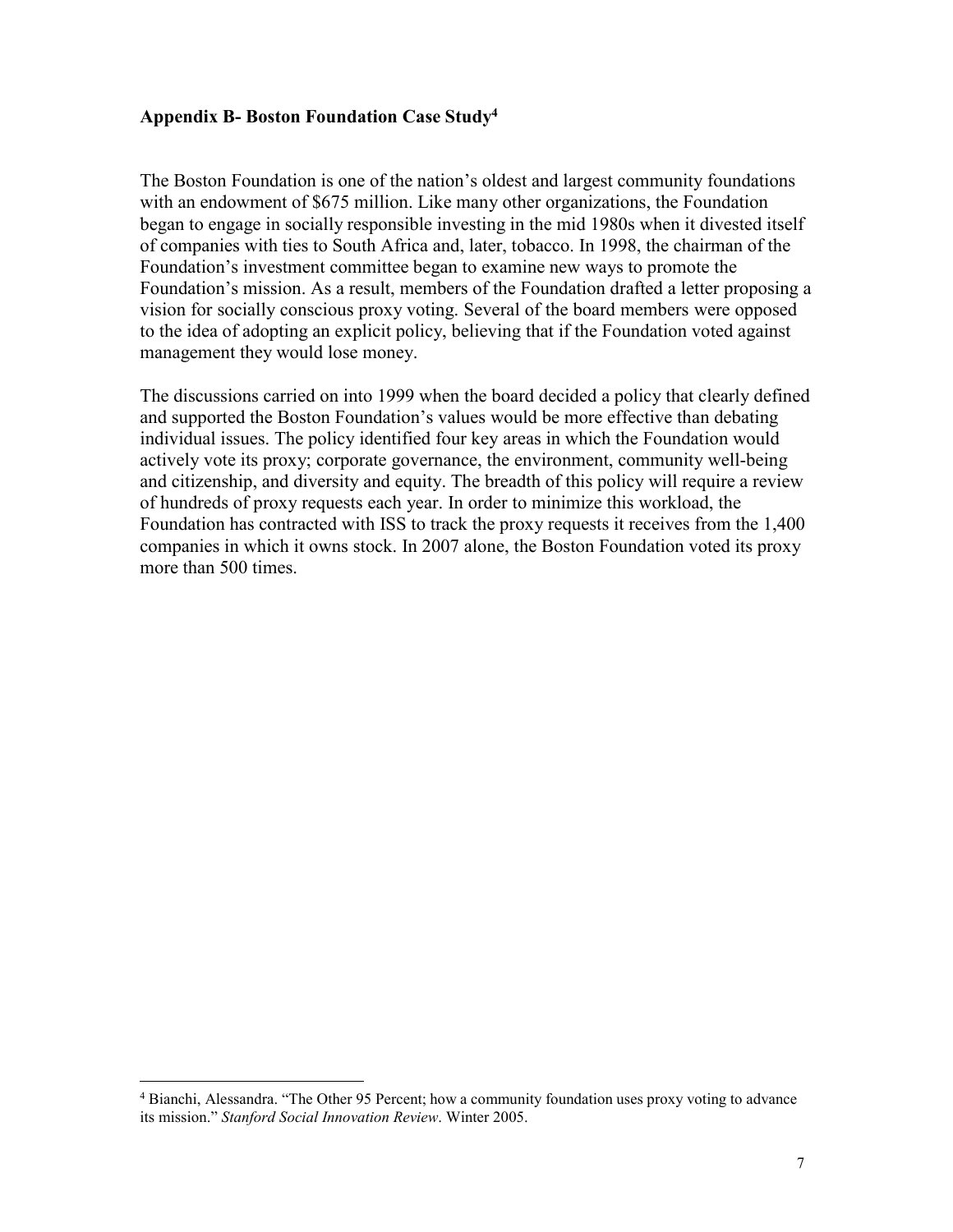#### **Appendix C- Examples of Successful Shareholder Resolution**

- Since 2001, the Florida-based Coalition of Immokalee Workers (a grantee of the Needmor Fund) had engaged in a campaign to improve the working conditions of Taco Bell tomato pickers. The Needmor Fund, who aims to "empower disadvantaged populations," joined other investors and filed several resolutions to hold the company responsible for its community relations. After the Coalition engaged in a four year boycott of Taco Bell, the company agreed to a historic settlement that increased farmworker wages and instilled a code of conduct for growers across Florida.
- Various groups of investors filed a proposal on Home Depot's 1999 proxy statement regarding sales of old-growth wood. The proposal was voted on at the annual shareholder's meeting and a clear message sent to Home Depot, with 12 percent of shareholders asking the company to stop selling old-growth wood. Three months after the meeting, Home Depot announced an environmental wood purchasing policy, pledging to stop the sale of products containing wood from endangered forests by the end of 2002. Following this, several companies including Lowe's IKEA, and Staples adopted similar timber purchasing policies.
- For roughly three years, shareholders asked General Electric to clean toxic PCBs form Massachusetts' Housatonic River. Shareholder resolutions were instrumental in bringing attention to this polluted area and GE ultimately agreed to spend between \$150 and \$250 million to clean the river.
- McDonald's sexual orientation non-discrimination policy can be attributed to the work of active shareholders. Trillium Asset Management and the Pride foundation cofiled the resolution in 1999. After McDonalds agreed to enter into dialogue over the proposal, the resolution was withdrawn.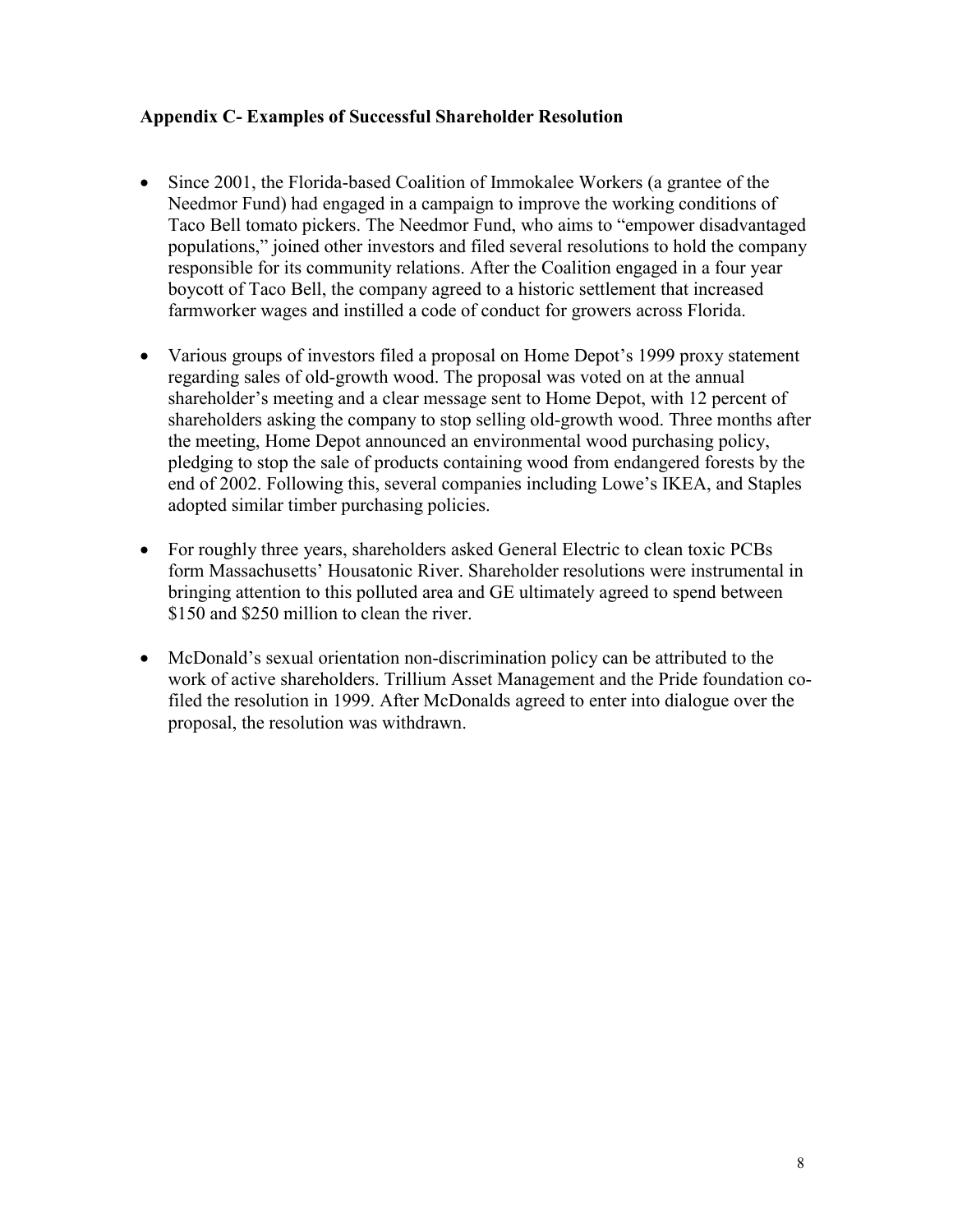|                                | 2006         |                |                | 2005                                |         |                |                | 2004                                |              |         |                |                                     |
|--------------------------------|--------------|----------------|----------------|-------------------------------------|---------|----------------|----------------|-------------------------------------|--------------|---------|----------------|-------------------------------------|
| Fund                           | Abstain      | Against        | For            | $\overline{\frac{0}{0}}$<br>support | Abstain | Against        | For            | $\overline{\frac{0}{0}}$<br>support | Abstain      | Against | For            | $\overline{\frac{0}{0}}$<br>support |
| American                       |              | 108            | 3              | 2.7%                                | 1       | 106            | 1              | 0.9%                                |              | 118     | 3              | 2.5%                                |
| Fidelity                       |              | 124            |                | 0.8%                                |         | 126            |                | $0.0\%$                             |              | 150     | 2              | 1.3%                                |
| Franklin                       |              | 128            | $\overline{3}$ | 2.3%                                |         | 108            | 4              | 3.5%                                |              | 149     | 4              | 2.6%                                |
| Goldman                        |              |                |                |                                     |         |                |                |                                     |              |         |                |                                     |
| Sachs                          |              | 143            | 33             | 18.8%                               |         | 101            | 15             | 12.9%                               |              | 119     | 13             | 9.8%                                |
| JP Morgan                      |              | 64             | 22             | 25.6%                               |         | 38             | $\tau$         | 15.6%                               |              | 60      | 5              | 7.7%                                |
| Merrill                        |              |                |                |                                     |         |                |                |                                     |              |         |                |                                     |
| Lynch                          |              | 104            | 13             | 11.1%                               |         | 99             | 14             | 12.4%                               |              | 113     | 12             | 9.6%                                |
| Putnam                         | $\mathbf{1}$ | 121            | 5              | 3.9%                                |         | 102            | $\overline{2}$ | 1.9%                                |              | 137     | $\overline{2}$ | 1.4%                                |
| TIAA-                          |              |                |                |                                     |         |                |                |                                     |              |         |                |                                     |
| <b>CREF</b>                    | 42           | 70             | 87             | 43.7%                               | 42      | 90             | 37             | 21.9%                               | 48           | 107     | 37             | 19.3%                               |
| Vanguard                       | 164          | 7              | 4              | 2.3%                                | 161     | 7              | 1              | 0.6%                                | 182          | 15      | 2              | 1.0%                                |
| Wells Fargo                    |              | 160            | 3              | 1.8%                                |         | 153            | 3              | 1.9%                                |              | 173     | 4              | 2.2%                                |
| <b>Mainstream Fund Average</b> |              |                |                | 11.3%                               |         |                |                | 7.2%                                |              |         |                | 5.8%                                |
| Ariel                          |              | 16             | 3              | 15.8%                               |         | 8              | $\overline{2}$ | 20.0%                               |              | 38      | 2              | 5.0%                                |
| Calvert                        |              | 3              | 65             | 95.6%                               |         | 10             | 42             | 80.8%                               | $\mathbf{1}$ | 8       | 58             | 86.6%                               |
| Citizens                       |              | 6              | 70             | 92.1%                               | 1       | $\overline{4}$ | 59             | 92.2%                               |              | 8       | 66             | 89.2%                               |
| Domini                         |              | 3              | 64             | 95.5%                               |         | 5              | 48             | 90.6%                               |              | 5       | 63             | 92.6%                               |
| <b>MMA</b>                     |              |                |                |                                     |         |                |                |                                     |              |         |                |                                     |
| Praxis                         | 2            | 1              | 48             | 94.1%                               | 4       | 8              | 34             | 73.9%                               | 4            | 8       | 48             | 80.0%                               |
| Parnassus                      |              | 18             | 14             | 43.8%                               | 5       | 4              | 4              | 30.8%                               | $\mathbf{1}$ | 11      | 11             | 47.8%                               |
| Pax                            |              | $\overline{2}$ | 14             | 87.5%                               |         | $\overline{3}$ | 8              | 72.7%                               |              |         | 12             | 92.3%                               |
| <b>SRI Fund Average</b>        |              |                |                | 74.9%                               |         |                |                | 65.8%                               |              |         |                | 70.5%                               |

#### **Appendix D- Proxy Voting Records on CSR Resolutions5**

<sup>5&</sup>lt;br>[http://www.socialfunds.com](http://www.socialfunds.com/) "Mutual Funds Inch Toward More Conscientious Proxy Voting on Social and Environmental Resolutions."